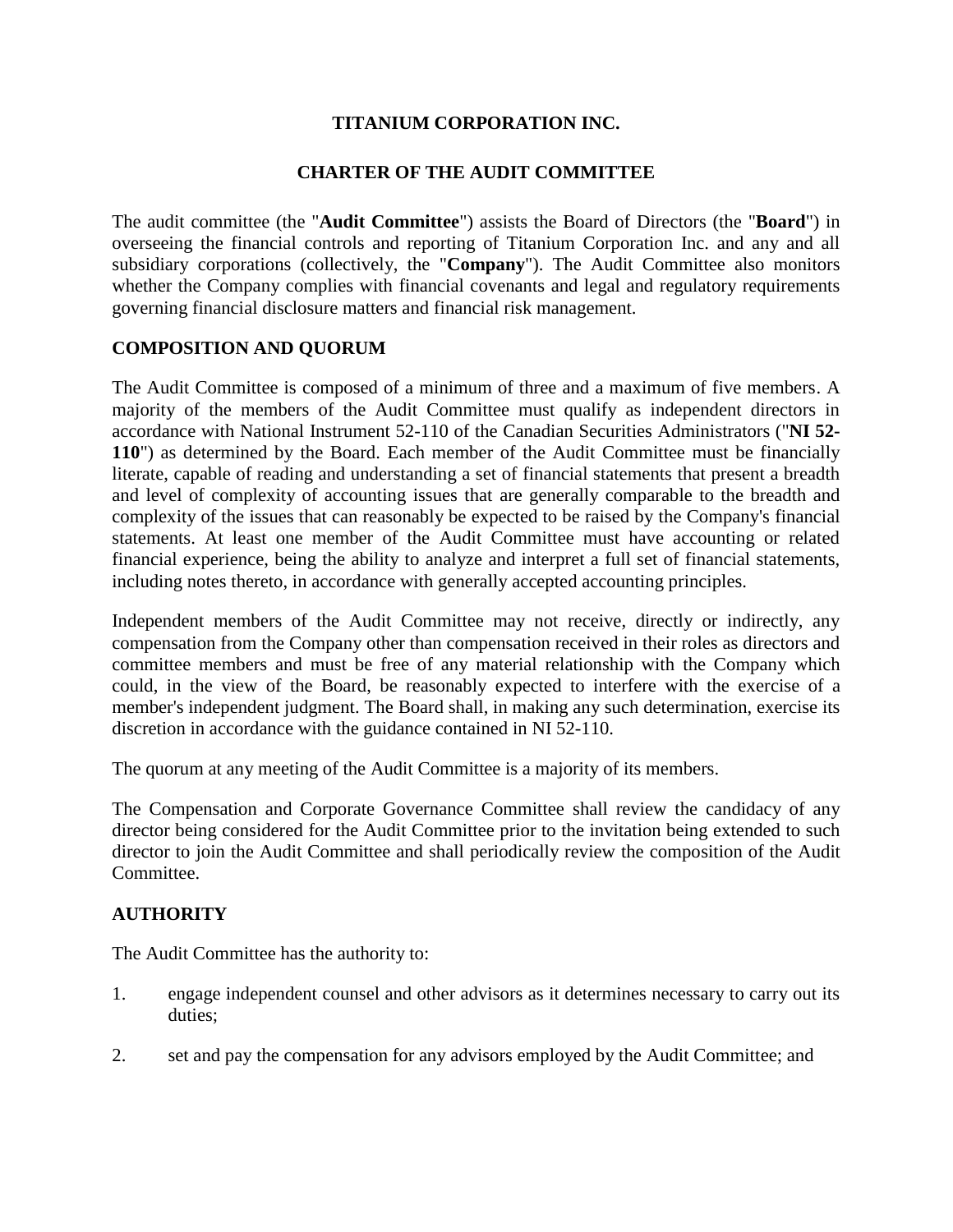3. communicate directly with any auditors performing audit, review of attest services for or on behalf of the Company.

# **RESPONSIBILITIES**

The Audit Committee has the following responsibilities:

## *With respect to financial reporting*

- 1. Assuming overall responsibility for the disclosure of all financial and related information by the Company in accordance with all legal and regulatory requirements, both with respect to content and timing governing the dissemination of such information.
- 2. Reviewing the annual financial statements and accompanying notes, the external auditors' report thereon, the annual management's discussion and analysis ("**MD&A**") and the related press release announcing the Company's earnings, and obtaining explanations from management on all significant variances with comparative periods, before recommending their approval by the Board and their release.
- 3. Reviewing the quarterly financial statements, the interim MD&A and the related press release announcing the Company's earnings before recommending their approval by the Board and their release.
- 4. Reviewing the financial information contained in the annual information form, annual report, prospectuses and other documents, as applicable, containing similar financial information extracted or derived from the Company's financial statements before their public disclosure or filing with regulatory authorities in Canada and periodically assessing the adequacy of the procedures established to review the Company's public disclosure of such financial information.
- 5. Reviewing with management and the external auditors the quality and not just the acceptability of the Company's accounting policies and any changes that are proposed to be made thereto, including (i) all critical accounting policies and practices used, (ii) any alternative treatments of financial information that have been discussed with management, the ramification of their use and the external auditors' preferred treatment, and (iii) any other material communications with management with respect thereto, and reviewing the disclosure and impact of contingencies and the reasonableness of the provisions, reserves and estimates that may have a material impact on financial reporting.
- 6. Reviewing with the external auditors any audit problems or difficulties and management's response thereto and resolving any disagreement between management and the external auditors regarding financial reporting.
- 7. Reviewing periodically any policies of the Company with respect to the communication of financial and related information to ensure that they conform with applicable legal and regulatory requirements.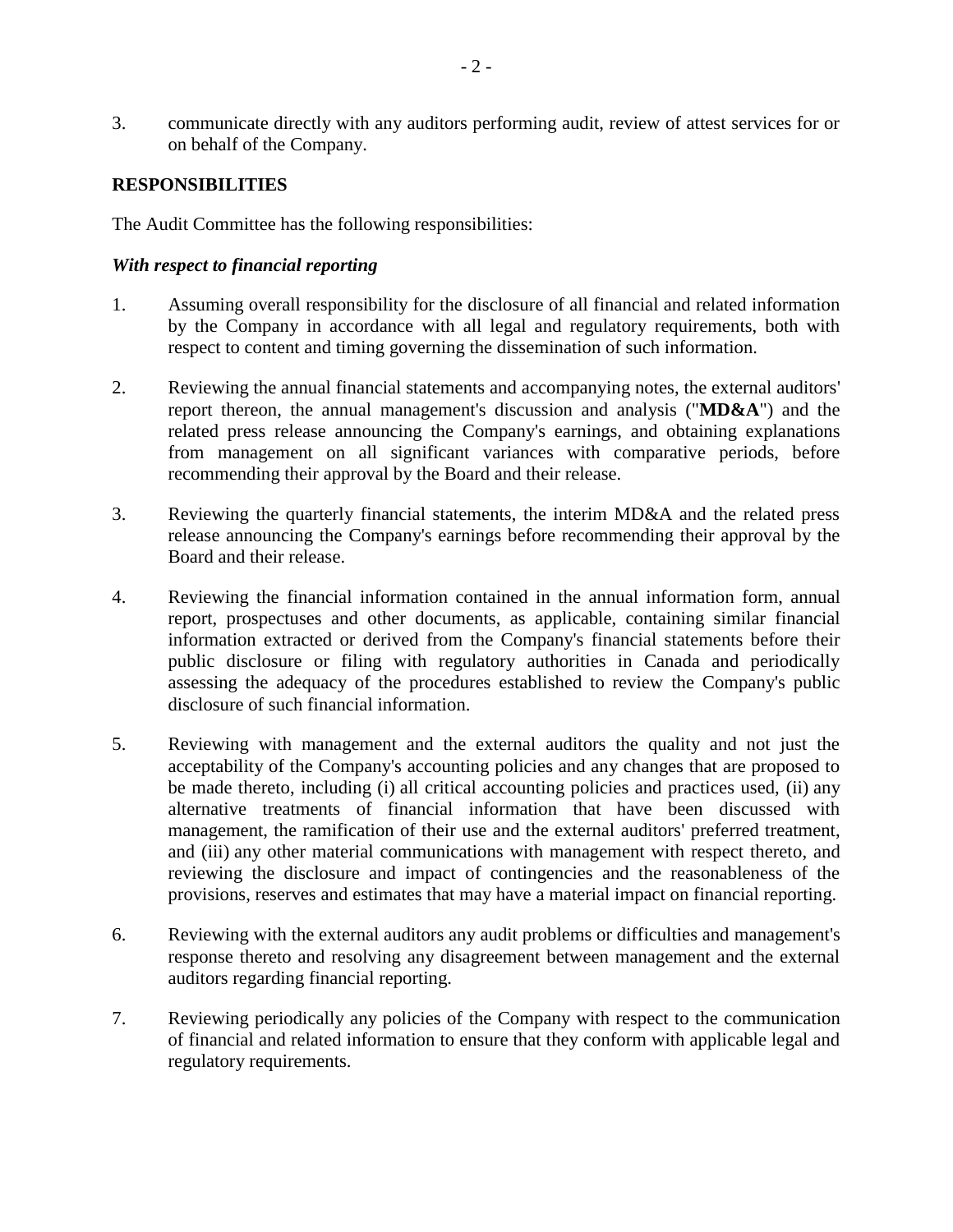## *With respect to risk management and internal controls*

- 1. Monitoring the quality and integrity of the Company's system of internal controls and management information systems, through discussions with management and the external auditors.
- 2. Reviewing all audit plans of external auditors and arranging for any additional independent audit procedures deemed necessary by the Audit Committee to gain reasonable assurance that the combined evaluation and testing of internal financial controls is comprehensive, coordinated and cost-effective.
- 3. Overseeing management's reporting on internal controls.
- 4. At least annually, reviewing a report of the external auditors describing the Company's internal quality-control procedures, any material issues raised by the most recent reviews of internal controls and management information systems or by any inquiry or investigation by governmental or professional authorities and any recommendations made and steps taken to deal with any such issues.
- 5. Monitoring the execution of all audit plans.
- 6. Ensuring that persons auditing internal controls are always ultimately accountable to the Audit Committee and the Board.
- 7. Establishing procedures for:
	- (a) the receipt, retention and treatment of complaints received by the Company regarding accounting, internal accounting controls, or auditing matters; and
	- (b) the confidential, anonymous submission by employees of the Company of concerns regarding questionable accounting or auditing matters.

## *With respect to the external auditors*

- 1. Overseeing the work of the external auditor engaged for the purpose of preparing or issuing an auditor's report or performing other audit, review or attest services for the Company, including the resolution of disagreements between management and the external auditor regarding financial reporting.
- 2. Reviewing the annual written statement of the external auditors regarding all their relationships with the Company and discussing any relationships or services that may impact on their objectivity or independence.
- 3. Making recommendations to the Board concerning the appointment and, if appropriate, the termination (both subject to shareholder approval) of the external auditor to be nominated for the purpose of preparing or issuing an auditor's report or performing other audit, review or attest services for the Company and monitoring their qualifications, performance and independence.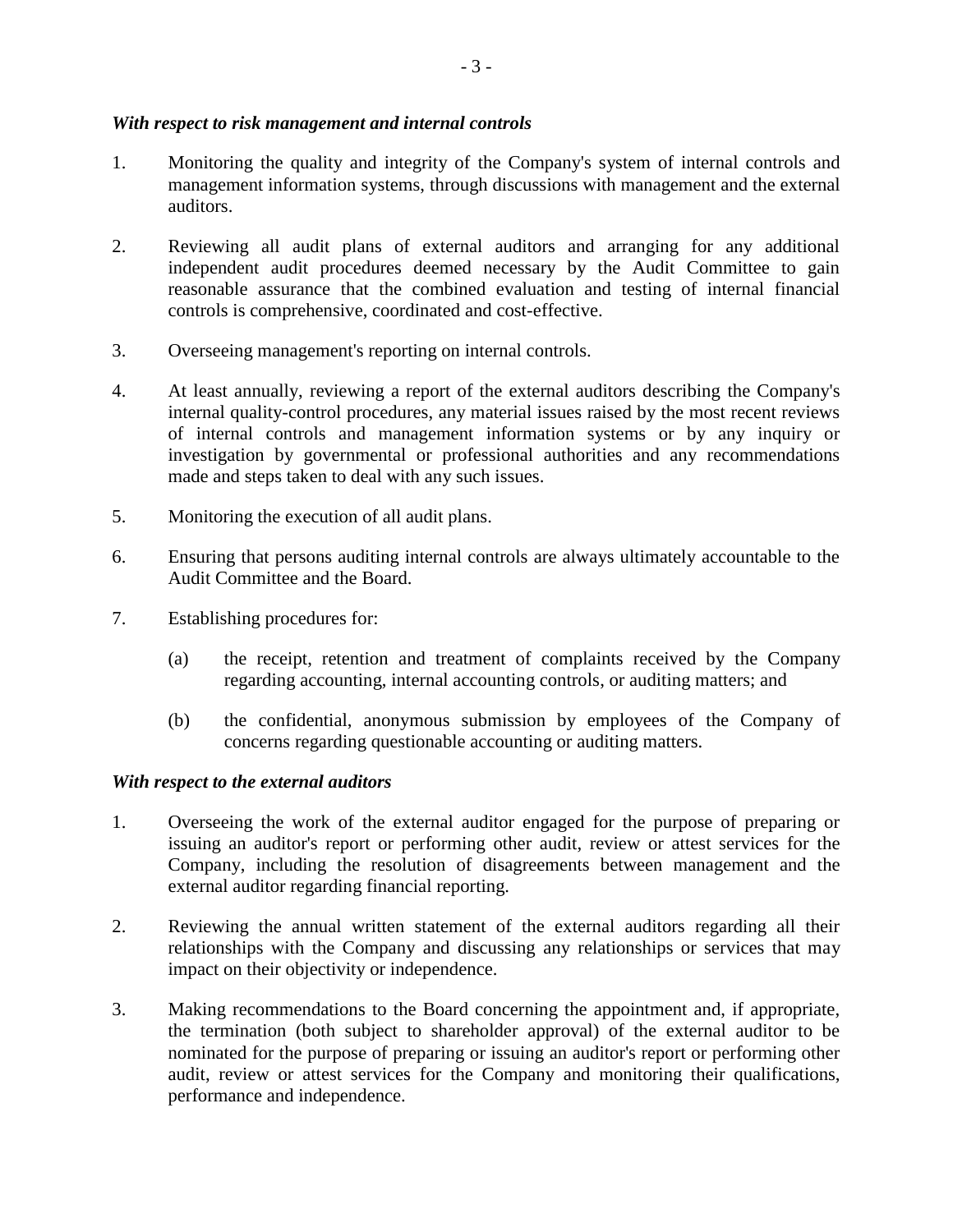- 4. Approving the performance of all non-audit services to be provided to the Company by the Company's external auditors.
- 5. Approving and overseeing the disclosure of all audit services provided by the external auditors to the Company or any of its subsidiaries, determining which non-audit services the external auditors are prohibited from providing and, exceptionally, approving and overseeing the disclosure of permitted non-audit services to be performed by the external auditors.
- 6. Making recommendations to the Board concerning the basis and amount of the external auditors' fees for both audit and authorized non-audit services.
- 7. Reviewing the audit plan with the external auditors and management and approving the scope, extent and schedule of such audit plan.
- 8. Reviewing and approving the Company's hiring policies for partners, employees or former partners or employees of the present and former external auditors.
- 9. Ensuring the respect of legal requirements regarding the rotation of applicable partners of the external auditors, on a regular basis, as required.
- 10. Ensuring that the external auditors are always accountable to the Audit Committee and the Board.
- 11. Making arrangements for sufficient funds to be available to effect payment of the fees of the external auditors and of any advisors or experts retained by the Audit Committee.

## *With respect to the Chief Financial Officer*

1. Annually reviewing the performance of the Chief Financial Officer.

## *With respect to the Company's insurance policies*

1. Annually reviewing all of the Company's insurance policies.

## **METHOD OF OPERATION**

- 1. Meetings of the Audit Committee are held at least quarterly, and as required.
- 2. The Chair of the Audit Committee develops the agenda for each meeting of the committee in consultation with the Chief Financial Officer. The agenda and the appropriate material are provided to members of the Audit Committee on a timely basis prior to any meeting of the Audit Committee.
- 3. The Chair of the Audit Committee reports regularly to the Board on the business of the Audit Committee.
- 4. The Audit Committee has at all times a direct line of communication with the Company's auditors.